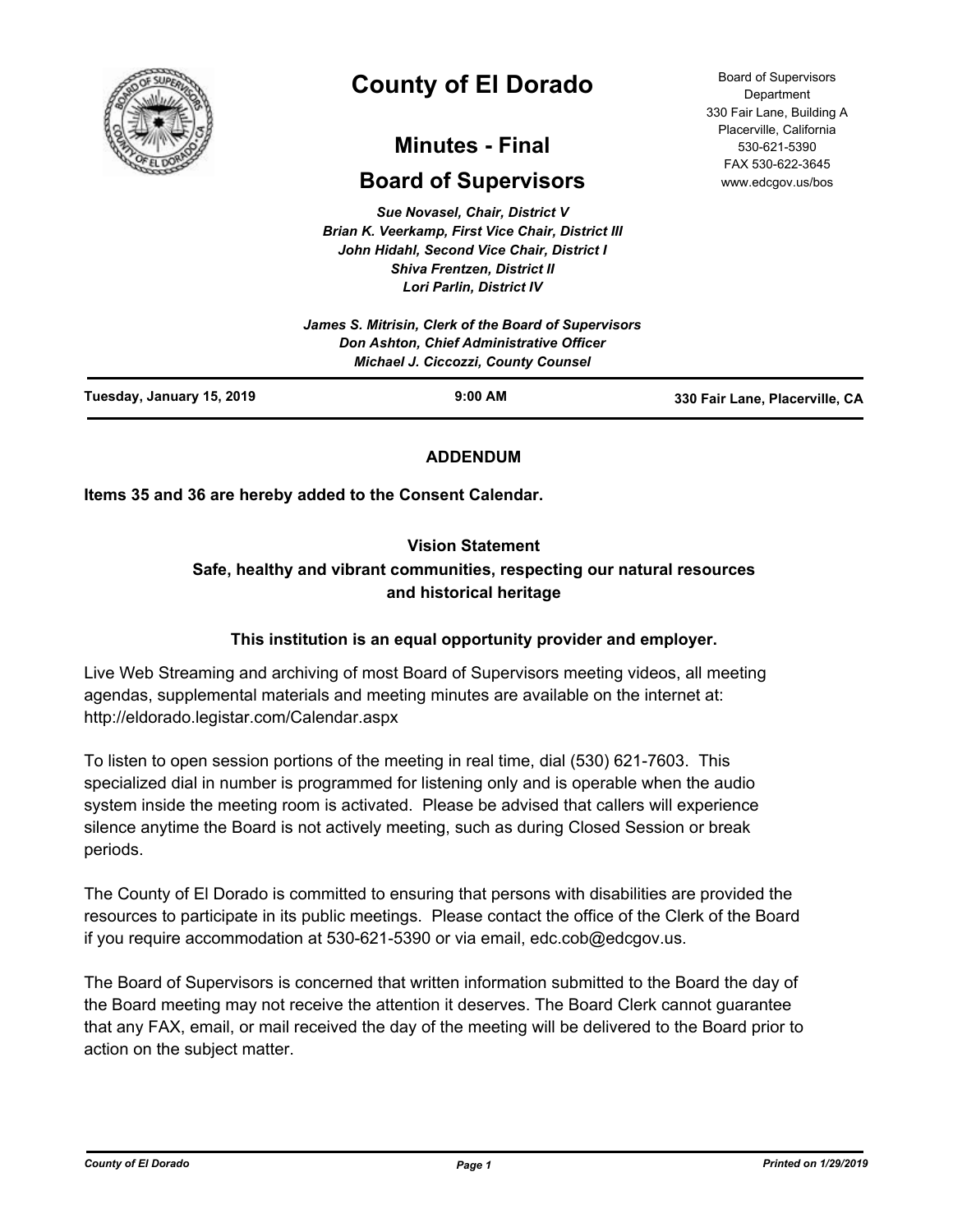The Board meets simultaneously as the Board of Supervisors and the Board of Directors of the Air Quality Management District, In-Home Supportive Services, Public Housing Authority, Redevelopment Agency and other Special Districts.

For Purposes of the Brown Act § 54954.2 (a), the numbered items on this Agenda give a brief description of each item of business to be transacted or discussed. Recommendations of the staff, as shown, do not prevent the Board from taking other action.

Materials related to an item on this Agenda submitted to the Board of Supervisors after distribution of the agenda packet are available for inspection during normal business hours in the public viewing packet located in Building A, 330 Fair Lane, Placerville or in the Board Clerk's Office located at the same address. Such documents are also available on the Board of Supervisors' Meeting Agenda webpage subject to staff's ability to post the documents before the meeting.

## **PROTOCOLS FOR PUBLIC COMMENT**

Public comment will be received at designated periods as called by the Board Chair.

Public comment on items scheduled for Closed Session will be received before the Board recesses to Closed Session.

Except with the consent of the Board, individuals shall be allowed to speak to an item only once.

On December 5, 2017 the Board adopted the following protocol relative to public comment periods:

Time for public input will be provided at every Board of Supervisors meeting. Individuals will have three minutes to address the Board. Individuals authorized by organizations will have three minutes to present organizational positions and perspectives and may request additional time, up to five minutes. At the discretion of the Board, time to speak by any individual may be modified.

A total of 20 minutes will be allocated for public comment during Open Forum and for each agenda item to be discussed. Public comment on certain agenda items designated and approved by the Board may be treated differently with specific time limits per speaker or a limit on the total amount of time designated for public comment. It is the intent of the Board that quasi-judicial matters have additional flexibility depending upon the nature of the issue.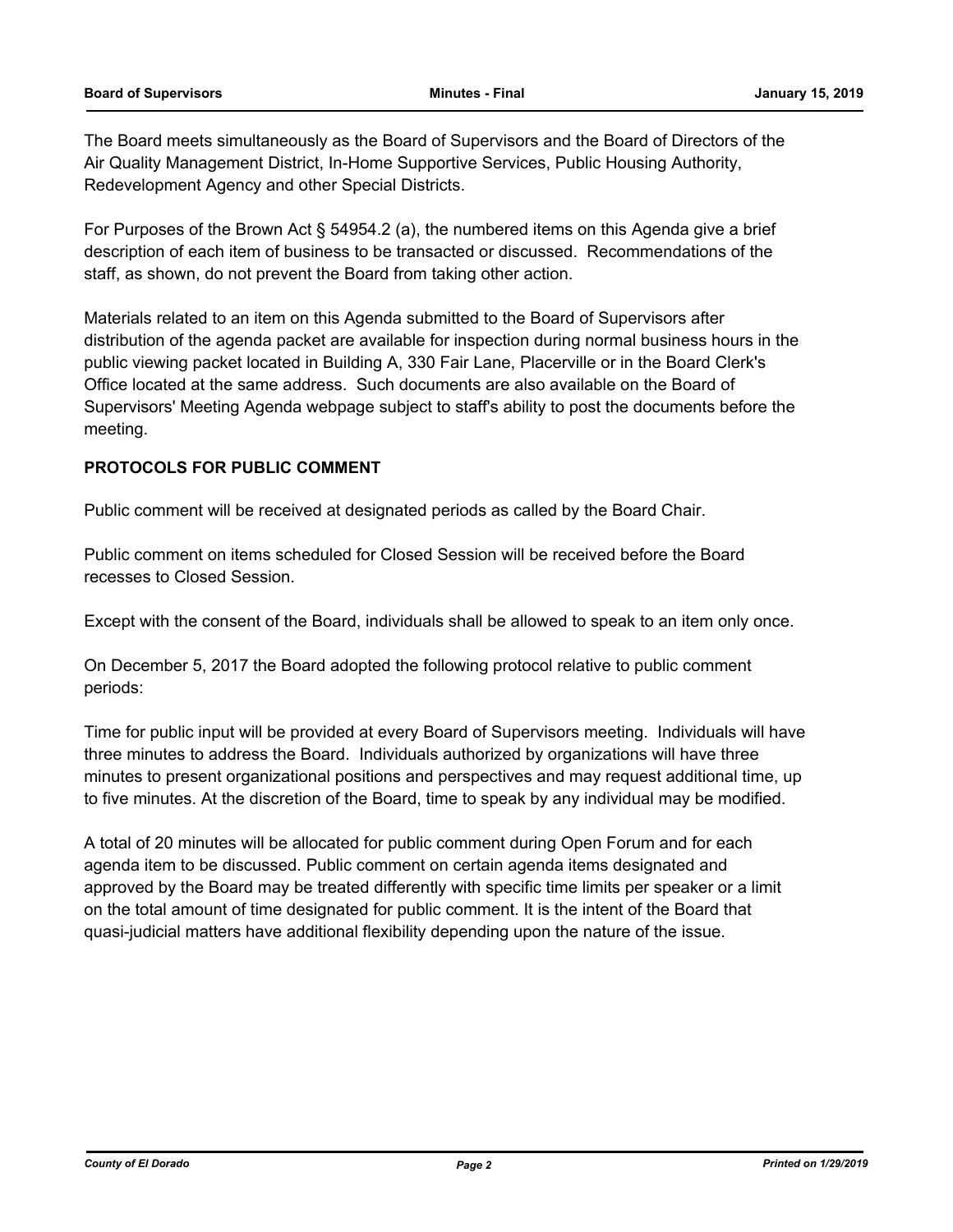Individual Board members may ask clarifying questions but will not engage in substantive dialogue with persons providing input to the Board.

If a person providing input to the Board creates a disruption by refusing to follow Board guidelines, the Chair of the Board may take the following actions.

Step 1. Request the person adhere to Board guidelines. If the person refuses, the Chair may ask the Clerk to turn off the speaker's microphone.

Step 2. If the disruption continues, the Chair may order a recess of the Board meeting.

Step 3. If the disruption continues, the Chair may order the removal of the person from the Board meeting.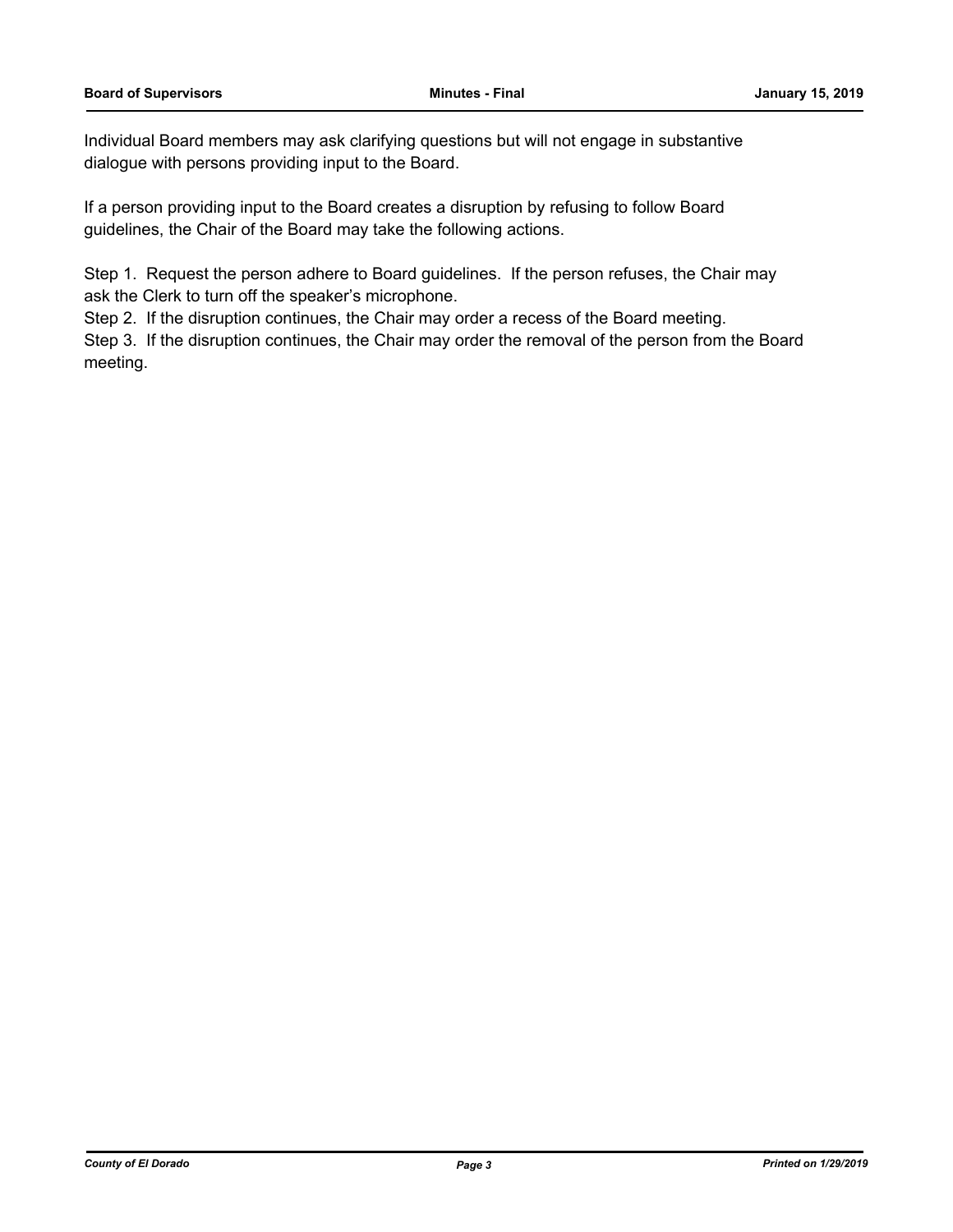## **9:00 A.M. - CALLED TO ORDER**

Present: 5 - Supervisor Veerkamp, Supervisor Frentzen, Supervisor Novasel, Supervisor Hidahl and Supervisor Parlin

#### **INVOCATION AND PLEDGE OF ALLEGIANCE TO THE FLAG**

**Chaplain Lloyd Ogen of the Sierra Chaplaincy gave the Invocation. Supervisor Veerkamp led the Pledge of Allegiance to the Flag.**

#### **ADOPTION OF THE AGENDA AND APPROVAL OF CONSENT CALENDAR**

**A motion was made by Supervisor Frentzen, seconded by Supervisor Veerkamp to Adopt the Agenda and Approve the Consent Calendar with no changes.**

**Yes:** 5 - Veerkamp, Frentzen, Novasel, Hidahl and Parlin

The Board may make any necessary additions, deletions or corrections to the agenda including moving items to or from the Consent Calendar and adopt the agenda and the Consent Calendar with one single vote. A Board member may request an item be removed from the Consent Calendar for discussion and separate Board action. At the appropriate time as called by the Board Chair, members of the public may make a comment on matters on the Consent Calendar prior to Board action.

#### **OPEN FORUM**

*Public Comment: M. Lane*

[19-0144](http://eldorado.legistar.com/gateway.aspx?m=l&id=/matter.aspx?key=25464) OPEN FORUM (See Attachment)

Open Forum is an opportunity for members of the public to address the Board of Supervisors on subject matter that is not on their meeting agenda and within their jurisdiction. Public comments during Open Forum are limited to three minutes per person. Individuals authorized by organizations will have three minutes to present organizational positions and perspectives and may request additional time, up to five minutes. The total amount of time reserved for Open Forum is 20 Minutes.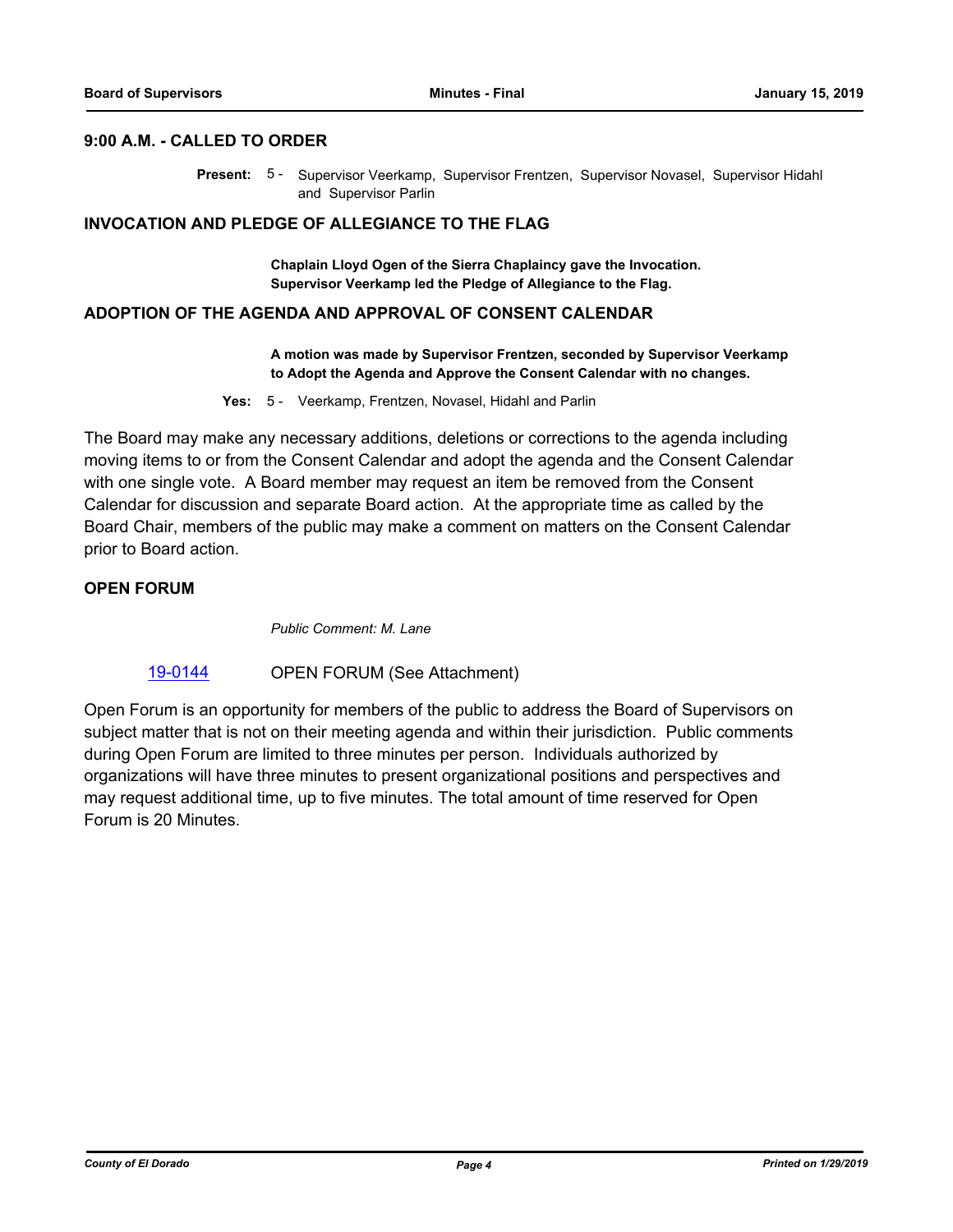#### **CONSENT CALENDAR**

**1.** [19-0064](http://eldorado.legistar.com/gateway.aspx?m=l&id=/matter.aspx?key=25385) Clerk of the Board recommending the Board approve the Minutes from the regular meeting of the Board on January 8, 2019.

**This matter was Approved on the Consent Calendar.**

#### **GENERAL GOVERNMENT - CONSENT ITEMS**

**2.** [16-0305](http://eldorado.legistar.com/gateway.aspx?m=l&id=/matter.aspx?key=20961) Chief Administrative Office recommending the Board find that a state of emergency continues to exist in El Dorado County as a result of unprecedented tree mortality due to drought conditions and related bark beetle infestations. (Cont. 1/8/18, Item 9)

**This matter was Approved on the Consent Calendar.**

**3.** [19-0018](http://eldorado.legistar.com/gateway.aspx?m=l&id=/matter.aspx?key=25339) Chief Administrative Office, Facilities Division and the Sheriff's Office, recommending the Board approve the following: 1) Award Bid 19-425-027 for the purchase of Office Furniture for the new Public Safety Facility to the low qualified bidder, Miles Treaster

Associates of Sacramento, CA; 2) Authorize the Purchasing Agent to issue a purchase contract in the amount of \$775,264 to MTA of Sacramento, CA for a one-time purchase following Board approval; and

3) Authorize the Purchasing Agent to increase the purchase contract on an as-needed basis during the awarded period as long as funding is available within the requesting department's budget.

**FUNDING:** Public Safety Facility - USDA Loan (General Fund).

**This matter was Approved on the Consent Calendar.**

**4.** [18-1409](http://eldorado.legistar.com/gateway.aspx?m=l&id=/matter.aspx?key=24761) Chief Administrative Office, Procurement and Contracts Division, recommending the Board approve the following:

> 1) Find that it is more economical and feasible to perform these services with an independent contractor pursuant to section 3.13.030 of the County Ordinance, as the nature of the work involves temporary or occasional services; and

2) Authorize the Purchasing Agent, or designee, to execute Amendment IV to Agreement for Services 316-S1611 (FENIX 598) with Mother Lode Van & Storage, LLC to increase the compensation of said Agreement by \$100,000 for a revised total not-to-exceed amount of \$600,000, amend the rate schedule, and extend the contract for an additional year through January 31, 2020.

**FUNDING:** General Fund (USDA loan).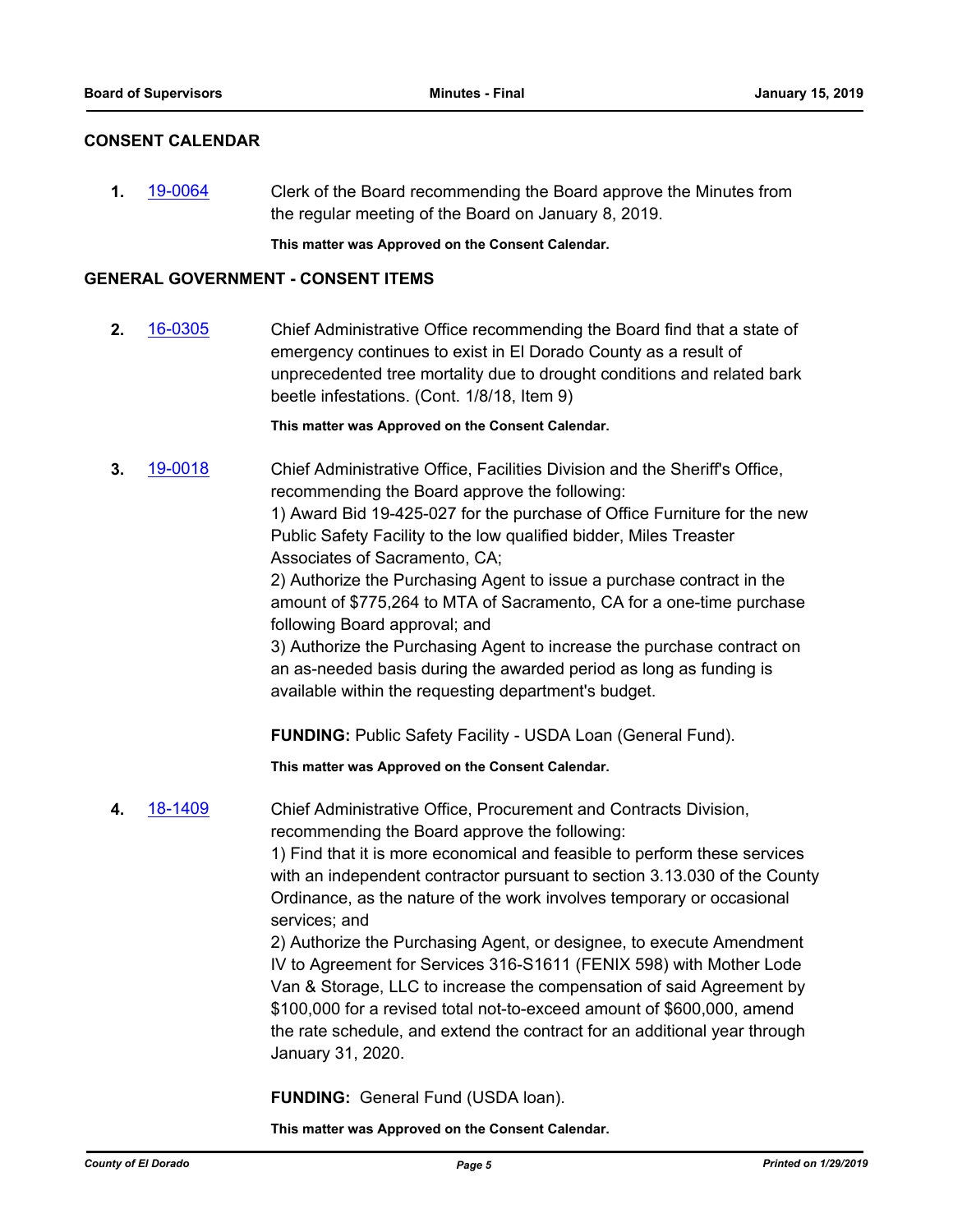**5.** [18-1899](http://eldorado.legistar.com/gateway.aspx?m=l&id=/matter.aspx?key=25249) Chief Administrative Office, Procurement and Contracts Division, recommending the Board of Supervisors: 1) Find and declare that the donation of a surplus vehicle, 1996 Ford Van (License 041851), will be used in a manner that is beneficial to the public good; and

2) Authorize the Purchasing Agent to execute the attached agreement for the donation of the surplus vehicle to Hangtown Haven, Inc. of Placerville, CA., an organization exempt from taxation pursuant to Section 501(c)(3) of the Internal Revenue Code.

#### **FUNDING:** N/A

**This matter was Approved on the Consent Calendar.**

**6.** [18-1932](http://eldorado.legistar.com/gateway.aspx?m=l&id=/matter.aspx?key=25282) Chief Administrative Office, Facilities Division and the Sheriff's Office recommending the Board approve the following:

> 1) Award Bid 19-425-028 for the purchase of Dispatch Center Consoles to the low qualified bidder, Watson Consoles, of Poulsbo, WA; 2) Authorize the Purchasing Agent to issue a purchase contract in the amount of \$160,028 to Watson Consoles for a one-time purchase following Board approval; and

> 3) Authorize the Purchasing Agent to increase the purchase contract on an as-needed basis during the awarded period as long as funding is available within the requesting department's budget.

**FUNDING:** Public Safety Facility USDA Loan - General Fund.

**This matter was Approved on the Consent Calendar.**

**7.** [19-0085](http://eldorado.legistar.com/gateway.aspx?m=l&id=/matter.aspx?key=25406) Supervisor Parlin recommending the Board: 1) Reappoint Elizabeth Ketelle as the District 4 Representative to the Library Commission for a 4-year term ending January 1, 2023; and 2) Appoint Lisbeth Powell as the District 4 Representative to the Commission on Aging for a 4-year term ending January 1, 2023.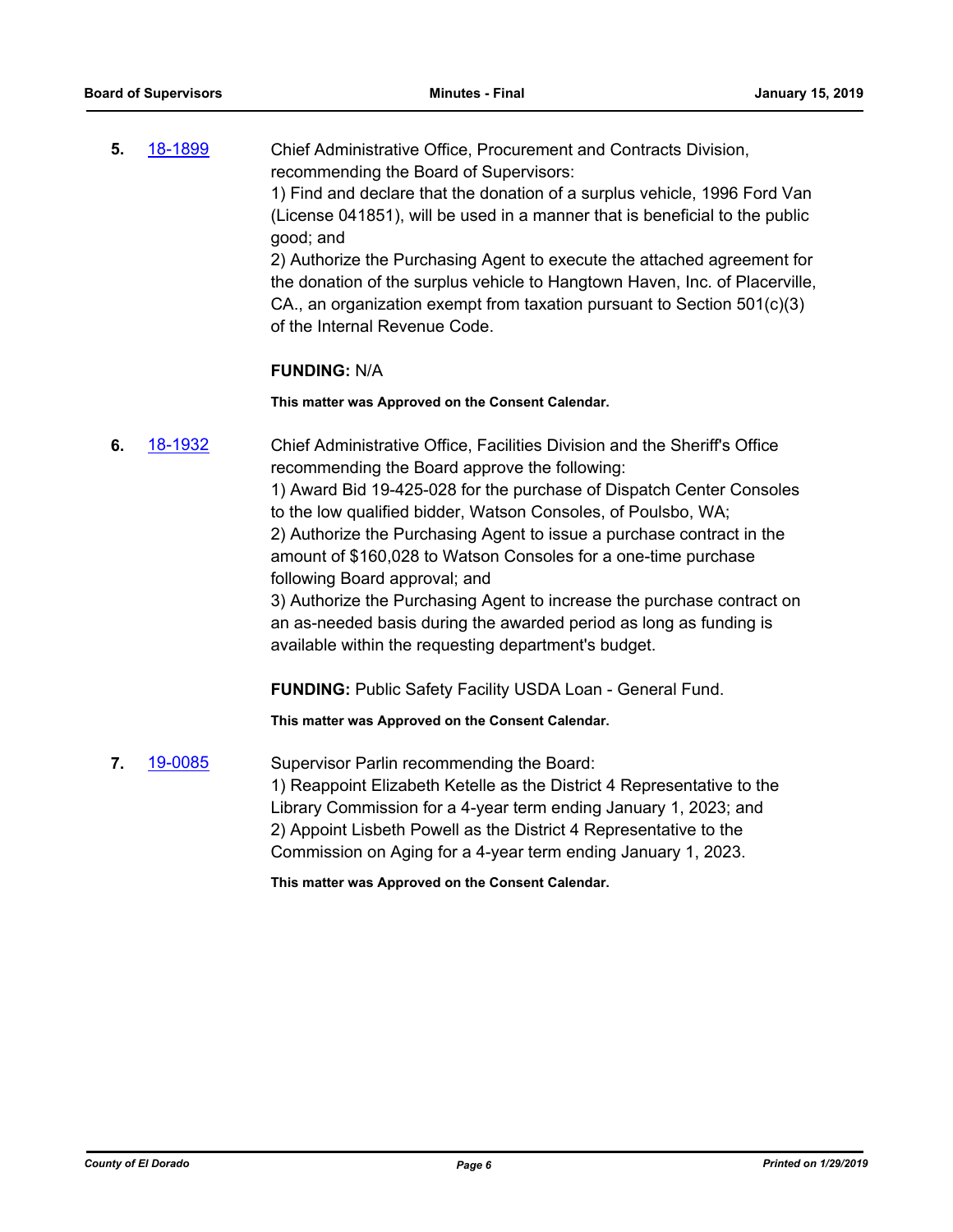### **HEALTH AND HUMAN SERVICES - CONSENT ITEMS**

**8.** [19-0002](http://eldorado.legistar.com/gateway.aspx?m=l&id=/matter.aspx?key=25323) Health and Human Services Agency recommending the Board Approve the Final Passage (Second Reading) of Ordinance **5098**, repealing and replacing El Dorado County Ordinance 4188, Article VIII - "Veterans Affairs Commission" Sections 2.20.510 - 2.20.570, to reflect current practices of the Veterans Affairs Commission which was established in 1991. (Cont. 1/8/2019, Item 24)

#### **FUNDING:** N/A

**Ordinance 5098 was Adopted upon Approval of the Consent Calendar.**

**9.** [18-1847](http://eldorado.legistar.com/gateway.aspx?m=l&id=/matter.aspx?key=25197) Library Department recommending the Board:

1) Approve and Authorize the Chair to sign Agreement 3593 for library software license and maintenance services with Sirsi Corporation for a term of five years, ending January 2024, at a total cost of \$341,619.21; and

2) Terminate Agreement 178-S1411/350 upon approval of Agreement 3593.

**FUNDING:** General Fund and Library Taxes.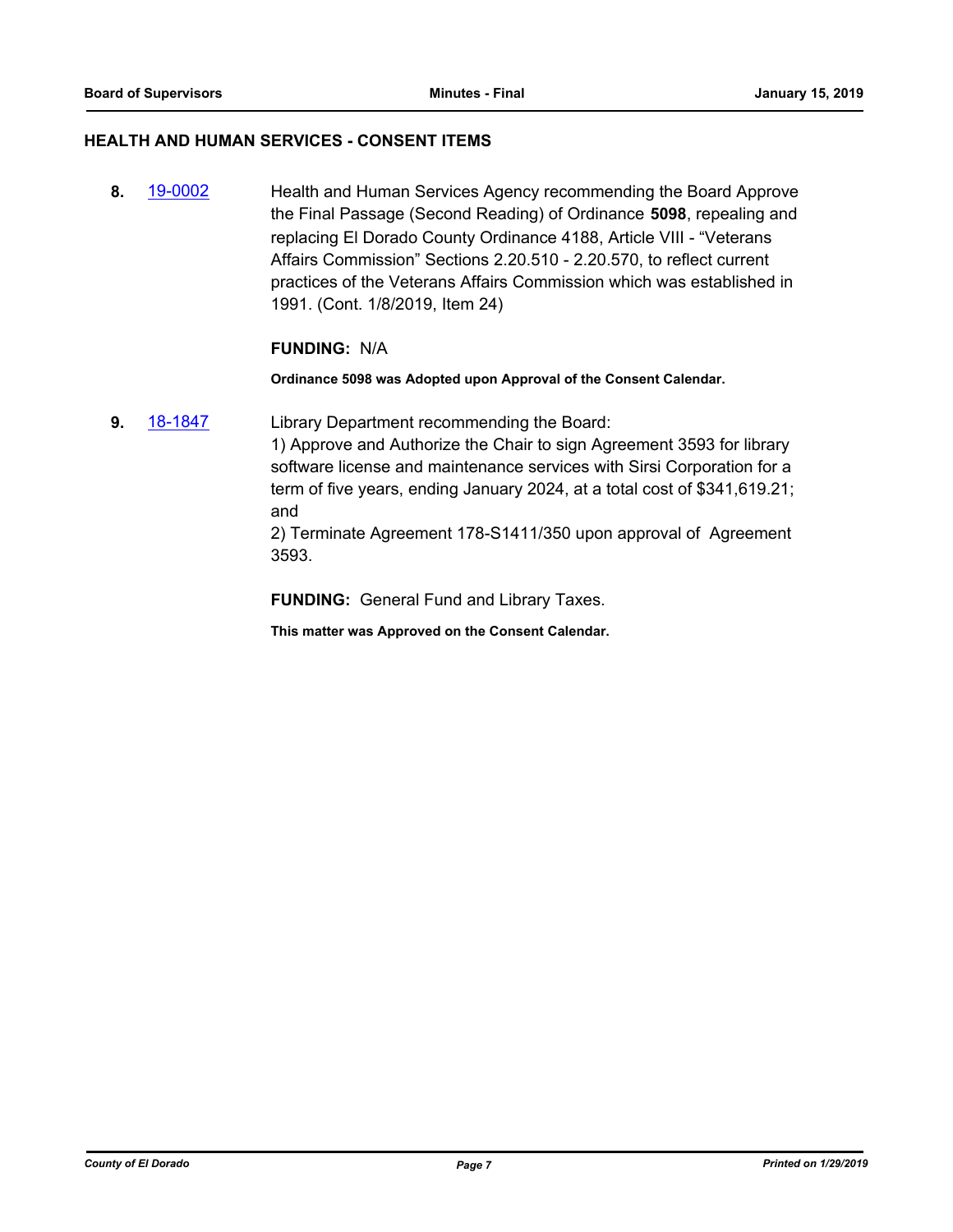#### **LAND USE AND DEVELOPMENT - CONSENT ITEMS**

**10.** [18-1924](http://eldorado.legistar.com/gateway.aspx?m=l&id=/matter.aspx?key=25274) Air Quality Management District (AQMD) recommending the Board, acting as the Board of Directors of the El Dorado County AQMD, approve and ratify the attached budget amendment reflecting final Fiscal Year 2017-18 fund balance number and related entries to balance AQMD's Carl Moyer Special Revenue fund, for inclusion in the Fiscal Year 2018-19 Adopted Budget, and made pursuant to the Fiscal Year 2018-19 Adopted Budget Resolution (209-2018). (4/5 vote required)

> **FUNDING:** Carl Moyer Memorial Air Quality Standards Attainment Program (Carl Moyer) funds.

**This matter was Approved on the Consent Calendar.**

## **11.** [18-1908](http://eldorado.legistar.com/gateway.aspx?m=l&id=/matter.aspx?key=25258) Department of Transportation recommending the Board consider the following:

1) Approve and authorize the Chair to sign the Notice of Acceptance with Steelhead Constructors, Inc., for the Pony Express Trail Slipout Project, Contract PW 18-31214, CIP 78718/36102018, Contract 2726; and 2) Approve and authorize the Clerk of the Board to release the Payment and Performance Bonds to the Surety upon notification from the Department of Transportation, after the one-year guarantee period.

**FUNDING:** Schedule A - Local and State discretionary funding initially (100%), with Department of Transportation staff working with the Federal Emergency Management Agency and the California Office of Emergency Services to obtain reimbursement. Schedule B - Road Fund / Discretionary funding. (Local, State, and Federal)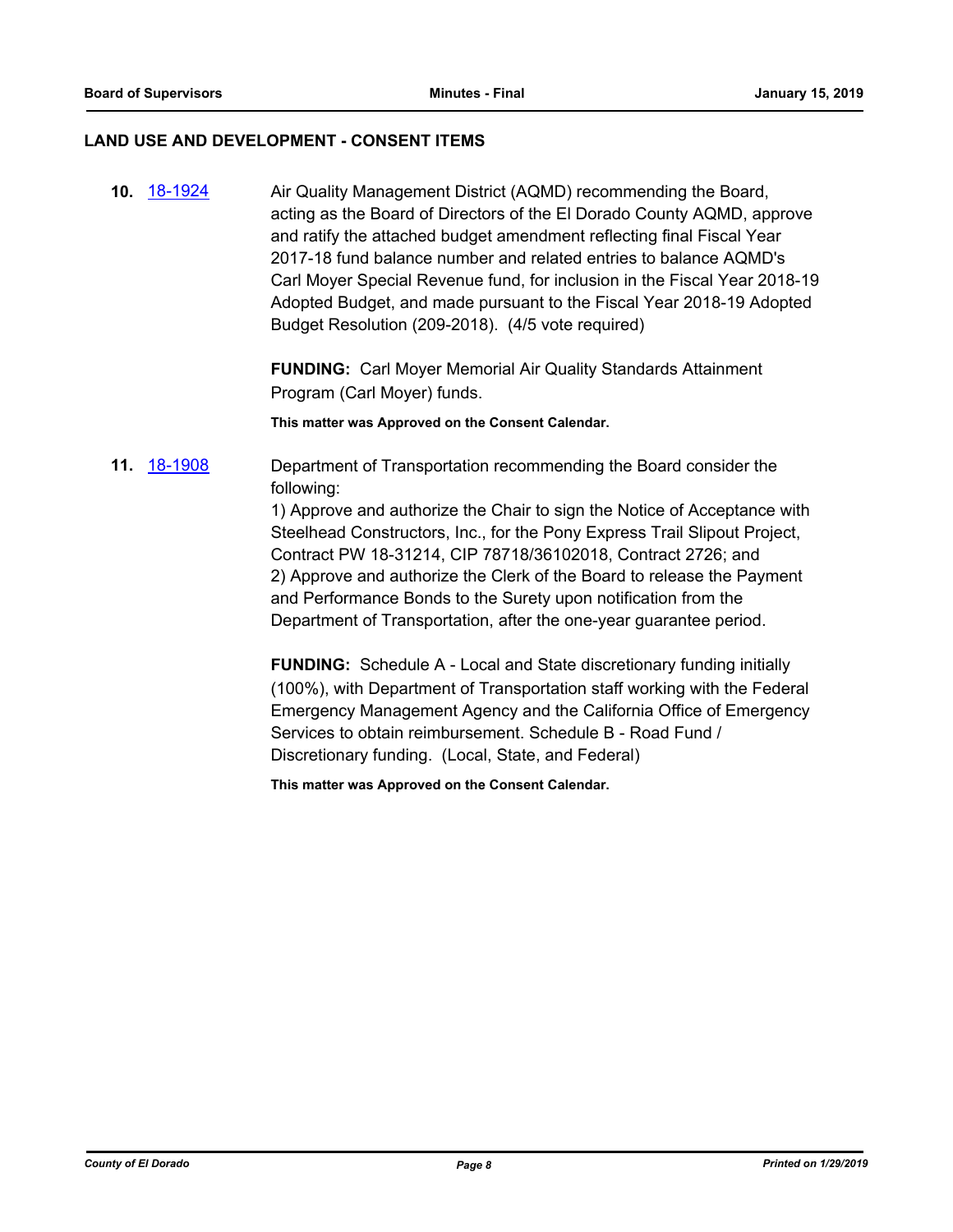|     | <b>12.</b> 18-1927 | Department of Transportation recommending the Board consider the<br>following:<br>1) Accept the constructed improvements for the Green Valley<br>Convenience Center Project as complete;<br>2) Reduce Performance Bond 41338627 from \$249,885.88 to<br>\$24,988.59, which is ten percent of the total cost of the road<br>improvements. This amount guarantees against any defective work, labor<br>done, or defective materials furnished, which is to be released after one<br>year if no claims are made;<br>3) Hold Laborer and Materialmens Bond 41338627 in the amount of<br>\$249,885.88 for six (6) months to guarantee payments to persons<br>furnishing labor, materials, or equipment; and<br>4) Authorize the Clerk of the Board to release the aforementioned bonds<br>after the required time periods upon written request from the Department<br>of Transportation.                                                                                                                                     |
|-----|--------------------|-------------------------------------------------------------------------------------------------------------------------------------------------------------------------------------------------------------------------------------------------------------------------------------------------------------------------------------------------------------------------------------------------------------------------------------------------------------------------------------------------------------------------------------------------------------------------------------------------------------------------------------------------------------------------------------------------------------------------------------------------------------------------------------------------------------------------------------------------------------------------------------------------------------------------------------------------------------------------------------------------------------------------|
|     |                    | <b>FUNDING: Developer Funded.</b>                                                                                                                                                                                                                                                                                                                                                                                                                                                                                                                                                                                                                                                                                                                                                                                                                                                                                                                                                                                       |
|     |                    | This matter was Approved on the Consent Calendar.                                                                                                                                                                                                                                                                                                                                                                                                                                                                                                                                                                                                                                                                                                                                                                                                                                                                                                                                                                       |
| 13. | <u>18-1928</u>     | Department of Transportation recommending the Board:<br>1) Accept the constructed improvements for the Shingle Springs Village<br>Project as complete;<br>2) Reduce the total cash deposits (in lieu of Performance and Laborer<br>and Materialmens Bonds) from \$2,984,473.12 to \$298,447.31, which is<br>ten percent of the total cost of the improvements. This amount guarantees<br>against any defective work, labor done, or defective materials furnished,<br>which is to be released after one year if no claims are made;<br>3) Authorize the Community Development Services, Administration and<br>Finance Division to release \$2,686,025.81 in cash security at this time;<br>and<br>4) Authorize the Community Development Services, Administration and<br>Finance Division to release the remaining cash deposit after the required<br>time period upon written request from the Department of Transportation.<br><b>FUNDING: Developer Funded.</b><br>This matter was Approved on the Consent Calendar. |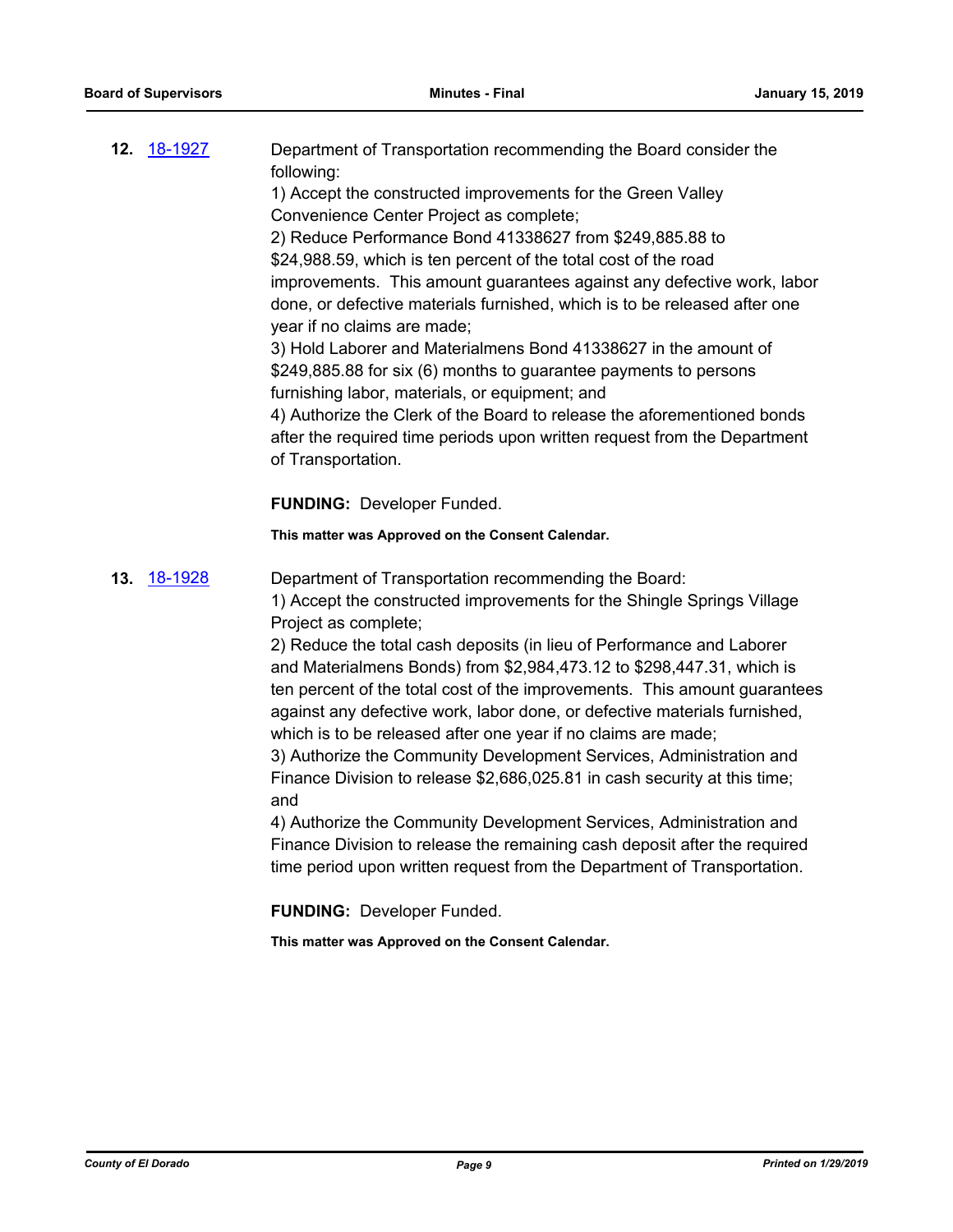| <b>14.</b> 18-1948 | Department of Transportation recommending the Board consider the<br>following:<br>1) Accept the subdivision improvements for the La Caille Estates - Phase<br>1 Project, TM 05-1395R as complete;<br>2) Reduce Performance Bond 1142878 from \$779,797.37 to<br>\$77,979.74, which is ten percent of the total cost of the road<br>improvements. This amount guarantees against any defective work, labor<br>done, or defective materials furnished, which is to be released after one<br>year if no claims are made;<br>3) Hold Laborer and Materialmens Bond 1142878 in the amount of<br>\$389,898.69 for six (6) months to guarantee payments to persons<br>furnishing labor, materials, or equipment; and<br>4) Authorize the Clerk of the Board to release the respective bonds after<br>the required time periods upon written request from the Department of<br>Transportation.                                                                                                                                                                                                                                                                                                                                                                                                                                                                            |
|--------------------|-------------------------------------------------------------------------------------------------------------------------------------------------------------------------------------------------------------------------------------------------------------------------------------------------------------------------------------------------------------------------------------------------------------------------------------------------------------------------------------------------------------------------------------------------------------------------------------------------------------------------------------------------------------------------------------------------------------------------------------------------------------------------------------------------------------------------------------------------------------------------------------------------------------------------------------------------------------------------------------------------------------------------------------------------------------------------------------------------------------------------------------------------------------------------------------------------------------------------------------------------------------------------------------------------------------------------------------------------------------------|
|                    | <b>FUNDING: Developer Funded.</b>                                                                                                                                                                                                                                                                                                                                                                                                                                                                                                                                                                                                                                                                                                                                                                                                                                                                                                                                                                                                                                                                                                                                                                                                                                                                                                                                 |
|                    | This matter was Approved on the Consent Calendar.                                                                                                                                                                                                                                                                                                                                                                                                                                                                                                                                                                                                                                                                                                                                                                                                                                                                                                                                                                                                                                                                                                                                                                                                                                                                                                                 |
| <b>15.</b> 18-1962 | Department of Transportation recommending the Board:<br>1) Approve and authorize the Chair to sign a Budget Transfer in the<br>amount of \$334,324, adjusting the Fleet budget for Fiscal Year 2018/19 to<br>accommodate six (6) carryover vehicles from Fiscal Year 17/18 and five<br>(5) replacement additions;<br>2) Authorize the Purchasing Agent to utilize the State of California<br>competitively bid Contract 1-18-23-23D, 1-18-23-23B, 1-18-23-10B,<br>1-18-23-20B, 1-18-23-20D for the acquisition of nine (9) Chevrolet<br>Traverses, six (6) Chevrolet Equinox, two (2) Dodge Caravans, four (4)<br>Dodge Chargers, two (2) Chevrolet Tahoe's, five (5) Chevrolet<br>Silverado's, and three (3) Ford F-250 pickup trucks for the Department of<br>Transportation - Fleet Services Unit;<br>3) Authorize the Purchasing Agent to sign a purchase order to the<br>awarded State vendor, Elk Grove Auto/Winner Chevrolet of Elk Grove,<br>CA. in the amount of \$945,970 plus applicable delivery, fees and taxes<br>(estimated at \$49,403.37) for a one time purchase following Board<br>approval: and<br>4) Make findings that this purchase is exempt from competitive bidding in<br>accordance with Purchasing Ordinance 3.12.16, Section D.<br><b>FUNDING: Fleet Internal Service Fund.</b><br>This matter was Approved on the Consent Calendar. |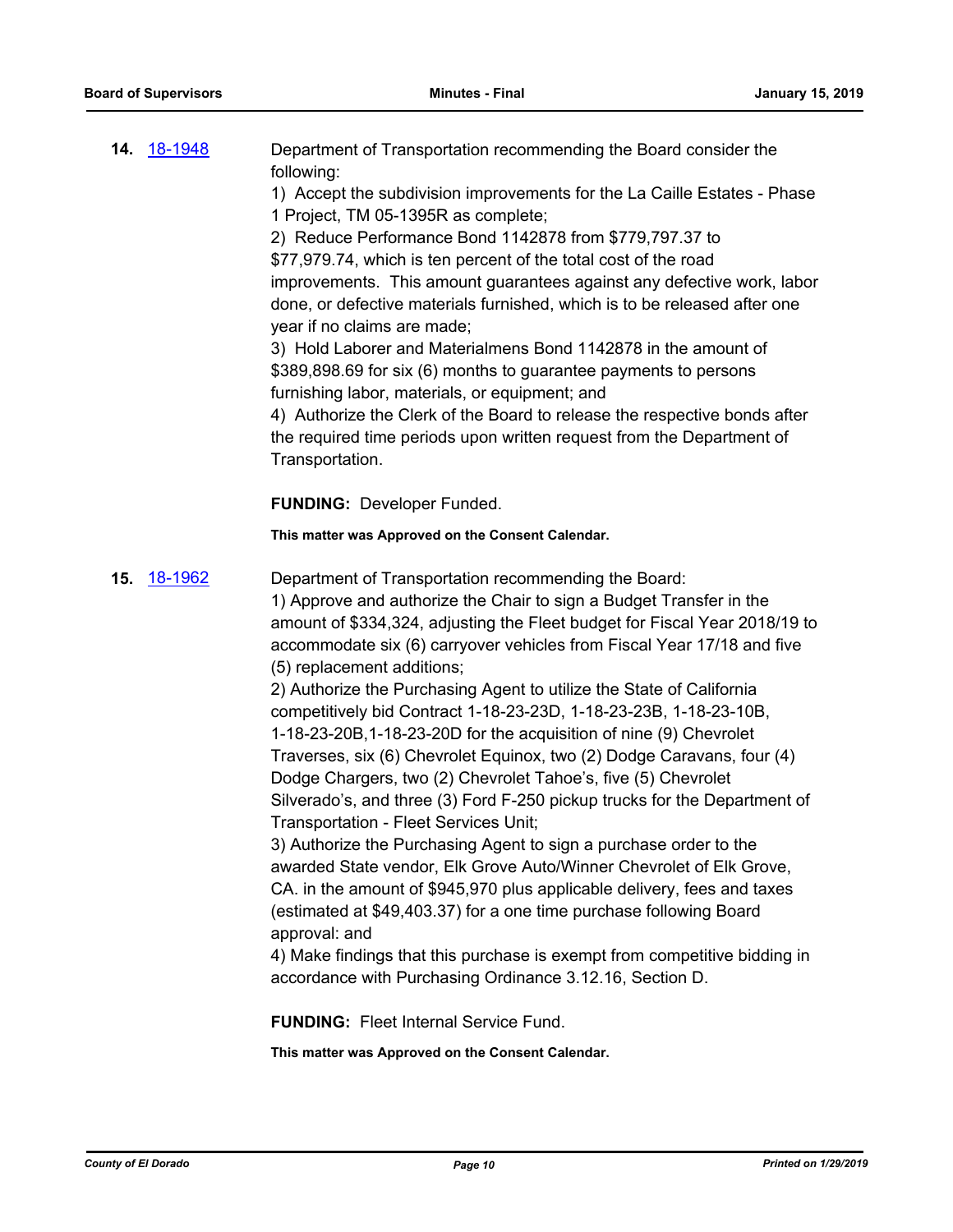**16.** [19-0013](http://eldorado.legistar.com/gateway.aspx?m=l&id=/matter.aspx?key=25334) Department of Transportation recommending the Board approve and authorize the Clerk of the Board to reduce Performance Bond 706103S pertaining to West Valley Village Unit 3C, TM 10-1500, from \$905,173.31 to \$329,110.75, representing 100% of the total remaining improvements. This amount guarantees against any defective work, labor done, or defective materials furnished.

**FUNDING:** Developer Funded.

**This matter was Approved on the Consent Calendar.**

**17.** [19-0014](http://eldorado.legistar.com/gateway.aspx?m=l&id=/matter.aspx?key=25335) Department of Transportation recommending the Board approve and authorize the Clerk of the Board to reduce Performance Bond 706105S pertaining to West Valley Village Unit 5C, TM 10-1501, from \$1,544,497.13 to \$643,498.34, representing 100% of the total remaining improvements. This amount guarantees against any defective work, labor done, or defective materials furnished.

**FUNDING:** Developer Funded.

**This matter was Approved on the Consent Calendar.**

**18.** [18-1958](http://eldorado.legistar.com/gateway.aspx?m=l&id=/matter.aspx?key=25308) Department of Transportation recommending the Board: 1) Adopt and authorize the Chair to sign Resolution **005-2019**, amending the Authorized Personnel Allocation Resolution 132-2018 for the Department of Transportation to delete 1.0 vacant full-time equivalent Executive Assistant position from Transportation's position allocation; and 2) Change the bargaining unit of 1.0 full-time equivalent Administrative Technician Position from GE (Local 1) to CO (Confidential).

## **FUNDING:** NA

**This matter was Approved and Resolution 005-2019 was Adopted upon Approval of the Consent Calendar.**

**19.** [19-0003](http://eldorado.legistar.com/gateway.aspx?m=l&id=/matter.aspx?key=25324) Planning and Building Department recommending the Board approve and authorize the Chair to sign the attached budget transfer form adjusting the budget for Fiscal Year 2018-19 in the amount of \$285,000 to accommodate projected expenditures for the peer review of Fiscal Impact Analyses and Public Facility Financing Plans associated with non-County Applicant-initiated projects submitted to the Planning and Building Department and allow the corresponding Project Applicant time and materials funding to be transferred to the Planning and Building Department index. (4/5 vote required)

**FUNDING:** Project Applicant Time and Materials Funding.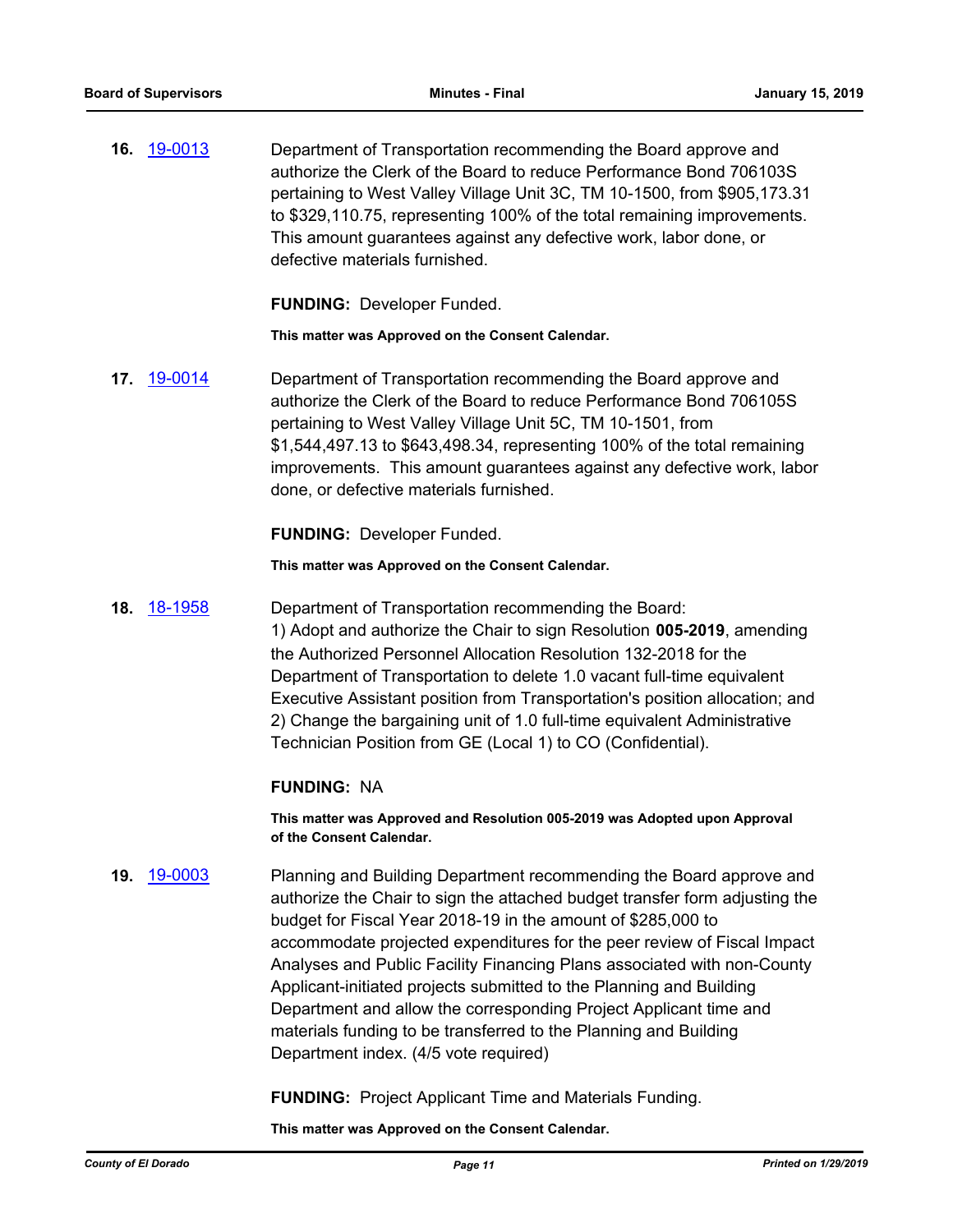**20.** [19-0034](http://eldorado.legistar.com/gateway.aspx?m=l&id=/matter.aspx?key=25355) Planning and Building Department recommending the Board approve and authorize the Chair to sign a letter to the California Board of Forestry and Fire Protection appointing Tiffany Schmid, Director of the Planning and Building Department, as El Dorado County's authorized primary designee and Anne Novotny, Deputy Director of Planning, as El Dorado County's authorized secondary designee to review Timberland Conversion Permits (or equivalent) and Less Than 3 Acre Conversion Exemptions.

#### **FUNDING:** N/A

#### **This matter was Approved on the Consent Calendar.**

**21.** [18-1824](http://eldorado.legistar.com/gateway.aspx?m=l&id=/matter.aspx?key=25175) Surveyor's Office recommending the Board:

1) Approve and authorize the Chair to acknowledge and accept an Irrevocable Offer of Dedication for a Pedestrian Easement; and 2) Authorize the Chair to sign the Consent To Offer Of Dedication And Acceptance Of Offer and to record the Irrevocable Offer of Dedication with the Consent attached. Authorization for recording said Offer is pursuant to Government Code Section 7050.

#### **FUNDING**: N/A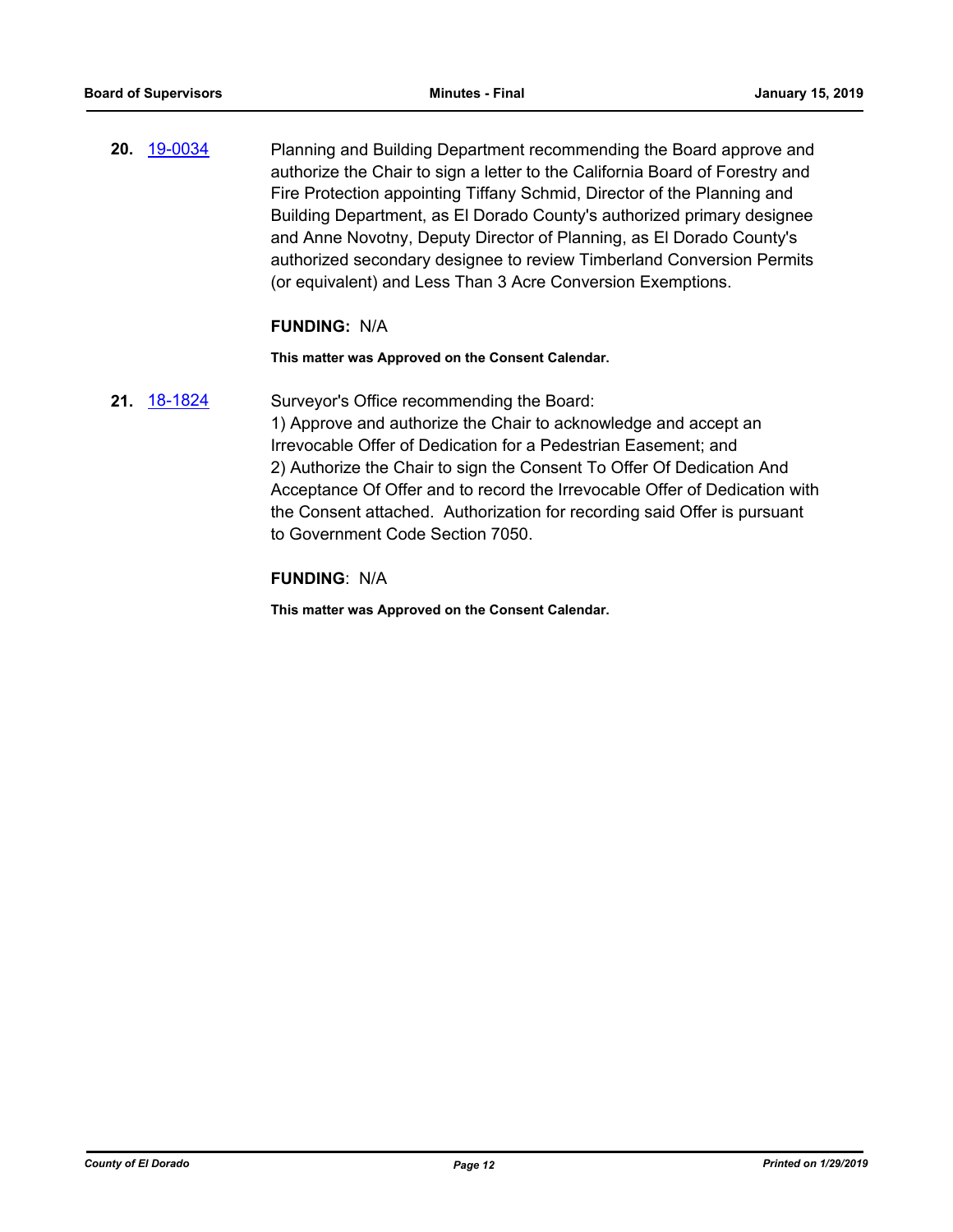#### **LAW AND JUSTICE - CONSENT ITEMS**

**22.** [18-1883](http://eldorado.legistar.com/gateway.aspx?m=l&id=/matter.aspx?key=25233) Sheriff's Office recommending the Board adopt and authorize the Chair to sign Resolution **004-2019**, amending the Authorized Personnel Allocation Resolution 132-2018, thereby deleting the current vacant 1.0 full time equivalent (FTE) Community Services Officer allocation and adding 1.0 FTE Sheriff's Technician I/II, effective January 15, 2019 to better meet the demands of the Sheriff's Office.

**FUNDING:** General Fund.

**Resolution 004-2019 was Adopted upon Approval of the Consent Calendar.**

#### **END CONSENT CALENDAR**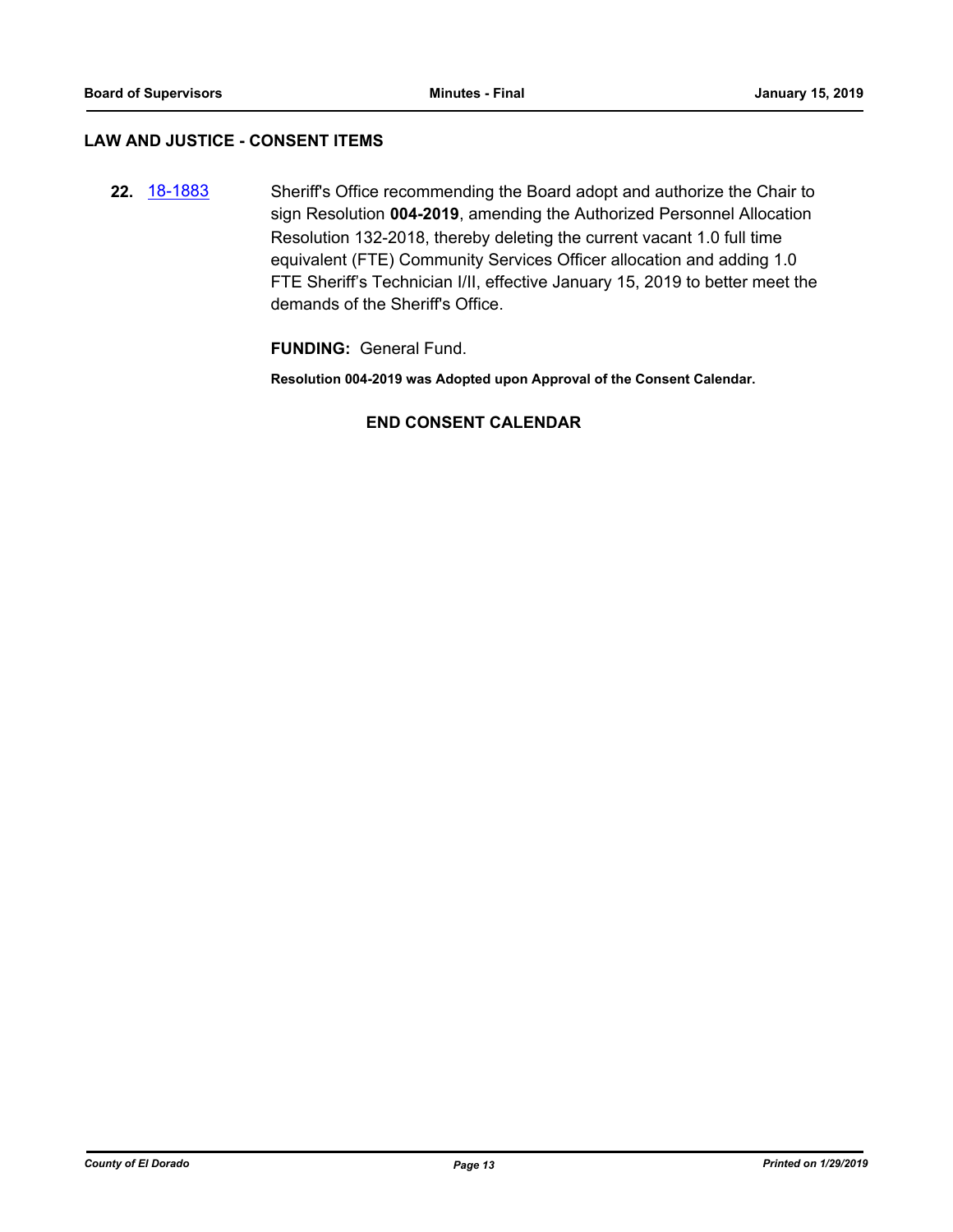#### **DEPARTMENT MATTERS (Items in this category may be called at any time)**

**23.** [19-0065](http://eldorado.legistar.com/gateway.aspx?m=l&id=/matter.aspx?key=25386) Chief Administrative Officer recommending the Board appoint one additional Supervisor to the ad hoc advisory committee for the City of Placerville's two-by-two. (Est. Time: 5 Min.)

#### **FUNDING:** N/A

**A motion was made by Supervisor Veerkamp, seconded by Supervisor Hidahl to Appoint Supervisor Novasel to the ad hoc advisory committee for the City of Placerville's two-by-two.**

- **Yes:** 5 Veerkamp, Frentzen, Novasel, Hidahl and Parlin
- **24.** [19-0082](http://eldorado.legistar.com/gateway.aspx?m=l&id=/matter.aspx?key=25403) Clerk of the Board recommending the Board appoint one Board member as the El Dorado County representative to the State of California Tree Mortality Task Force. (Est. Time: 5 Min.)

#### **FUNDING:** N/A

**A motion was made by Supervisor Hidahl, seconded by Supervisor Frentzen to Appoint Supervisor Veerkamp as the Member and Supervisor Parlin as the Alternate representative for El Dorado County to the State of California Tree Mortality Task Force with the understanding that Supervisor Parlin will transition to the Member in 2020.**

- **Yes:** 5 Veerkamp, Frentzen, Novasel, Hidahl and Parlin
- **25.** [18-1898](http://eldorado.legistar.com/gateway.aspx?m=l&id=/matter.aspx?key=25248) Health and Human Services Agency (HHSA) recommending the Board: 1) Provide conceptual approval for HHSA to take planning steps to cede to the State the Low Income Weatherization Program and Emergency Heating and Cooling Services from the Low Income Home Energy Assistance Program; and

2) Provide direction to HHSA regarding recommended next steps. (Est. Time: 10 Min.)

**FUNDING:** Annual funding contract through California Department of Community Services and Development .

*Public Comment: M. Diaz, F. DuChamp*

**A motion was made by Supervisor Veerkamp, seconded by Supervisor Frentzen to Approve this matter and direct staff to work toward the continued success of this program, encourage the use of local companies, increase outreach to the community and work with the unions moving forward.**

**Yes:** 5 - Veerkamp, Frentzen, Novasel, Hidahl and Parlin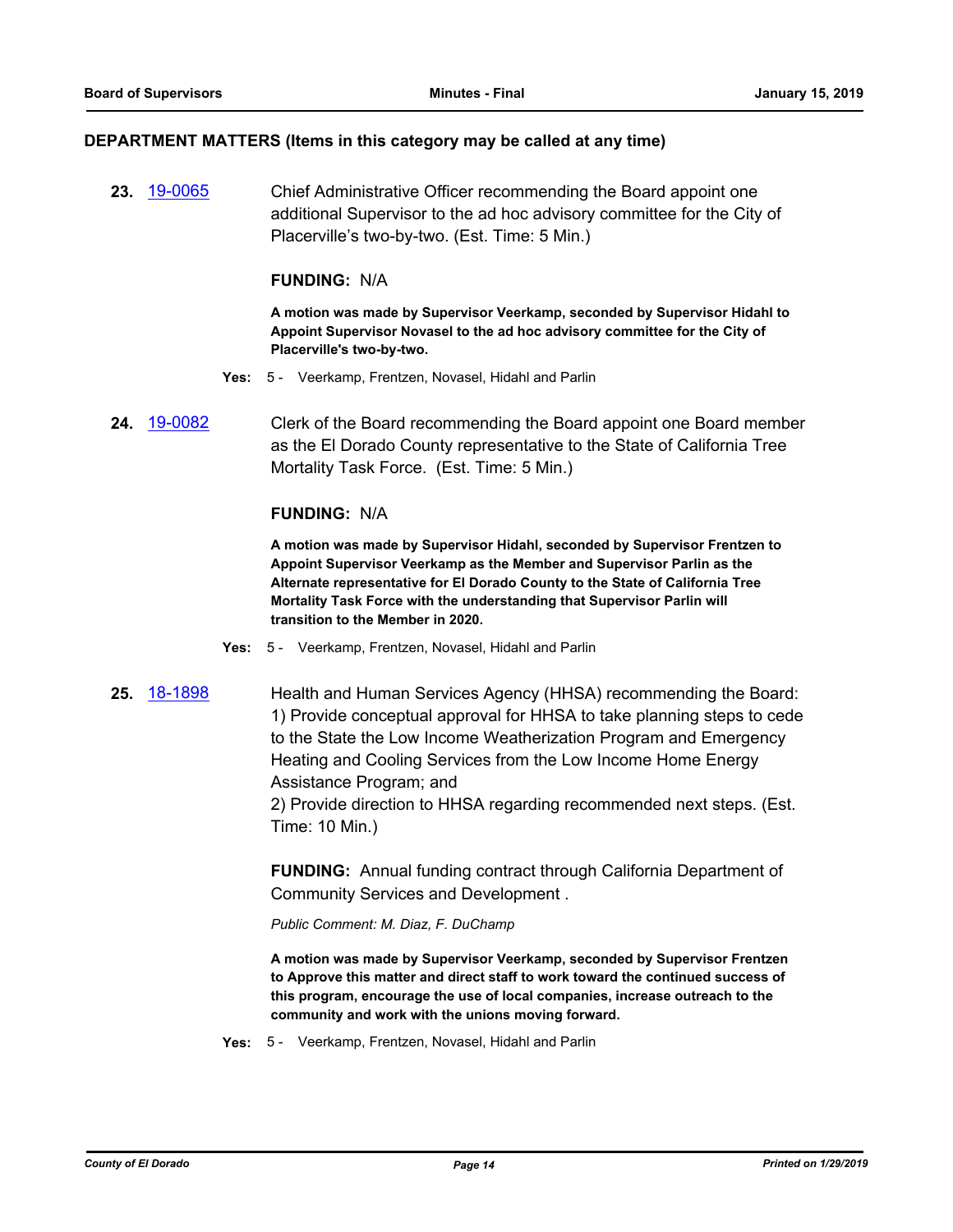**26.** [19-0050](http://eldorado.legistar.com/gateway.aspx?m=l&id=/matter.aspx?key=25371) Department of Transportation and Chief Administrative Office, Parks Division, recommending the Board provide direction on the following property requests by the Department of Transportation for County owned property located at/near Bass Lake and Bass Lake Road in El Dorado Hills identified as Assessors Parcel Number 115-400-02 approximately 41 acre parcel:

> 1) Department of Transportation requests a 100 ft. strip of land to connect Bass Lake Road to Silver Spring Parkway; and

2) Department of Transportation requests 1 acre for a maintenance yard for the western part of the County. (Est. Time: 10 Min.)

#### **FUNDING:** N/A

*Public Comment: K. Payne, K. Patterson, F. DuChamp*

**A motion was made by Supervisor Hidahl, seconded by Supervisor Parlin to Approve the request of a 100 ft. strip of land to connect Bass Lake Road to Silver Spring Parkway.**

**Yes:** 5 - Veerkamp, Frentzen, Novasel, Hidahl and Parlin

**A motion was made by Supervisor Hidhal, seconded by Supervisor Frentzen to deny the request for 1 acre for a maintenance yard for the western part of the County. This does not preclude the Board from finding at a later date that there is a use for this property.**

- **Yes:** 5 Veerkamp, Frentzen, Novasel, Hidahl and Parlin
- 
- **27.** [19-0066](http://eldorado.legistar.com/gateway.aspx?m=l&id=/matter.aspx?key=25387) Chief Administrative Office recommending the Board receive informational presentations from the listed Departments as part of the preparation for the Fiscal Year 2019-20 Budget development process: 1) Chief Administrative Office - Central Services; and
	- 2) Information Technologies. (Est. Time: 20 Min.)

*Public Comment: K. Payne*

**Received and Filed.**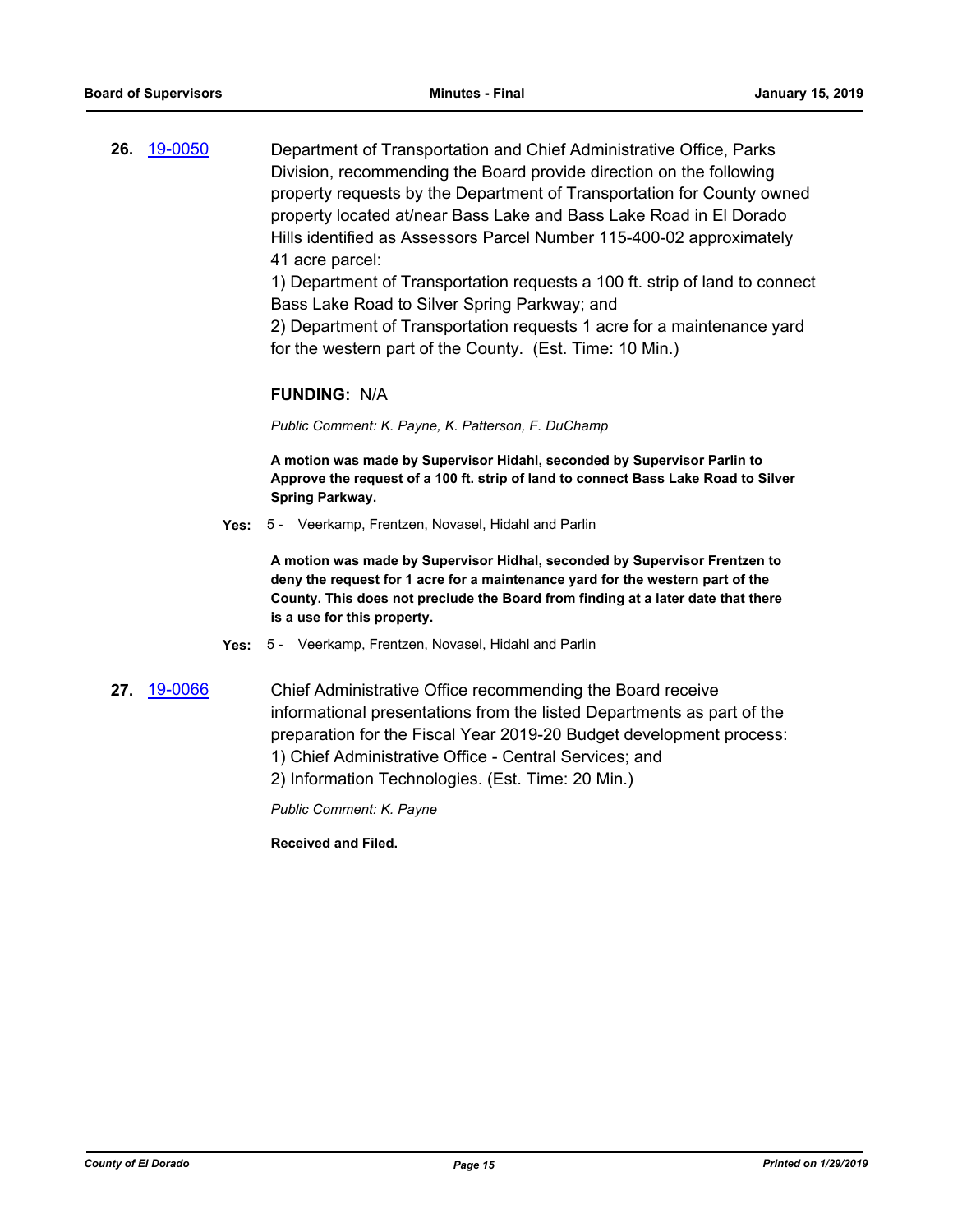#### **10:00 A.M. - TIME ALLOCATION**

**28.** [19-0084](http://eldorado.legistar.com/gateway.aspx?m=l&id=/matter.aspx?key=25405) Supervisor Veerkamp recommending the Board authorize the signature of all five board members on a Certificate of Recognition for Chief Michael Hardy to congratulate him on his retirement from El Dorado County Fire Protection District after 37 years in the firefighter profession and thanks for his service to the residents of El Dorado County since 1991. (Est. Time: 5 Min.)

> **Supervisor Veerkamp read the Certificate of Recognition. A motion was made by Supervisor Veerkamp, seconded by Supervisor Hidahl to Approve this matter.**

- **Yes:** 5 Veerkamp, Frentzen, Novasel, Hidahl and Parlin
- **29.** [18-1848](http://eldorado.legistar.com/gateway.aspx?m=l&id=/matter.aspx?key=25198) HEARING To consider a request by the Capital SouthEast Connector Joint Powers Authority appealing the Planning Commission's September 27, 2018 approval of Conditional Use Permit CUP18-0005/Quantum Care Place to allow for the construction and operation of an approximately 60,400 square foot senior assisted living facility and an approximately 4,000 square foot medical office building on property identified by Assessor's Parcel Number 117-490-01, consisting of 4.11 acres, in the Carson Creek Specific Plan Area of El Dorado Hills area. (Supervisorial District 1) (Cont. 12/4/18, Item 32) (Est. Time: 5 Min.)

#### **Appellant has withdrawn the appeal.**

*Public Comment: S. Hailey*

**Supervisor Novasel stated that the hearing was opened on December 4, 2018 and was Continued to January 15, 2019. The Appellant has withdrawn the appeal. Upon conclusion of the public comment period, Supervisor Novasel closed the hearing.**

**A motion was made by Supervisor Veerkamp, seconded by Supervisor Hidahl to accept the Appellant's withdraw of the appeal.**

**Yes:** 5 - Veerkamp, Frentzen, Novasel, Hidahl and Parlin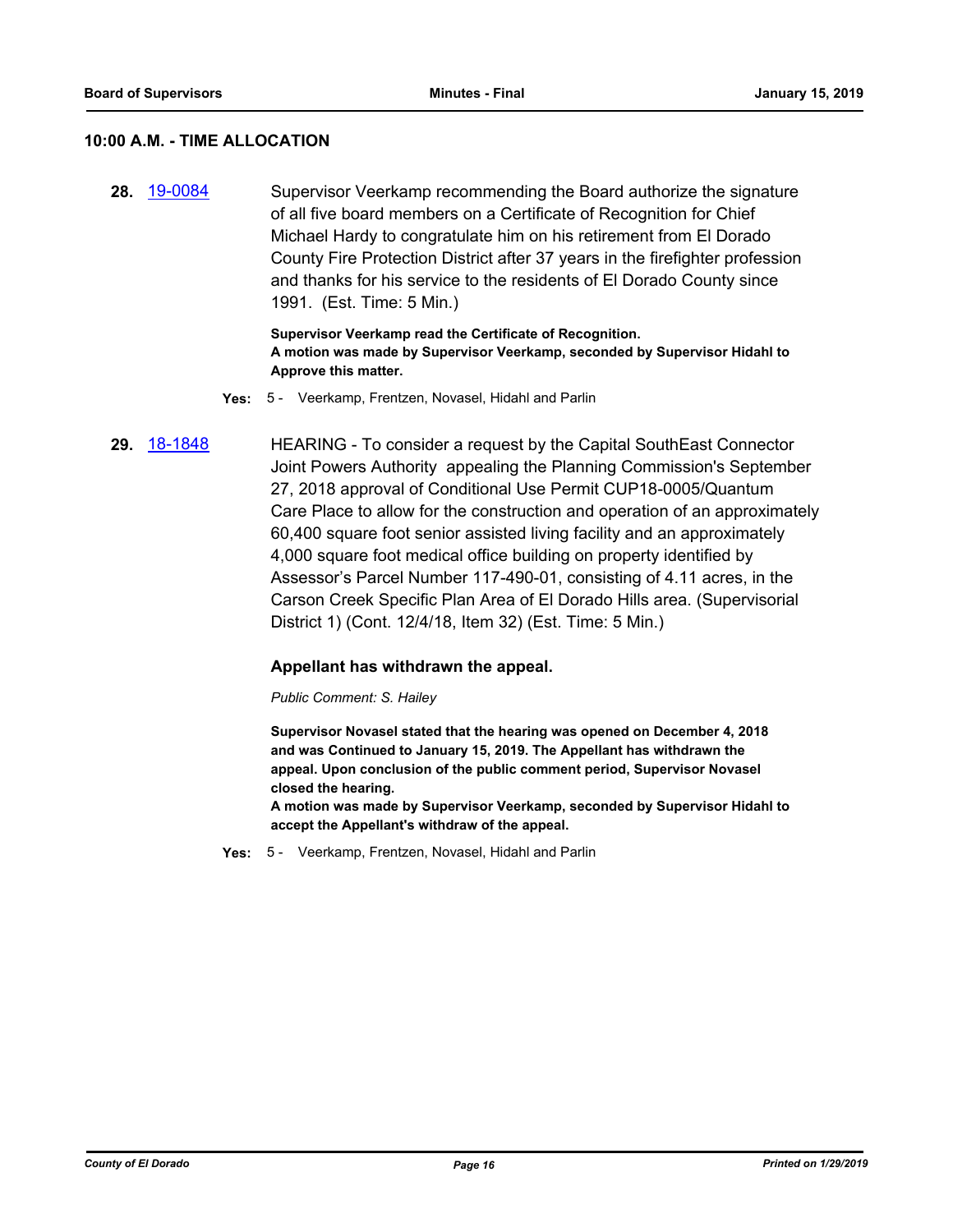## **1:00 P.M. - TIME ALLOCATION**

**30.** [19-0073](http://eldorado.legistar.com/gateway.aspx?m=l&id=/matter.aspx?key=25394) Supervisor Novasel recommending the Board receive a presentation from Tom Tinsley, Unit Forester for Amador-El Dorado Unit of CAL FIRE on Fire Prevention Activities in El Dorado County. (Est. Time: 45 Min.)

*Public Comment: M. Almer, L. Parsons, A. Cantalo, G. Osborn*

#### **Received and Filed.**

**31.** [19-0038](http://eldorado.legistar.com/gateway.aspx?m=l&id=/matter.aspx?key=25359) Ad hoc Code Enforcement Advisory Committee recommending the Board receive and file an update on the committee's work to date and future plans in regards to vegetation management. (Est. Time: 45 Min.)

> *Public Comment: M. Almer, E. Lory, K. Payne, G. Osborn, A. Cantalo, T. Kayes, L. Parsons, C. Thomas*

**Received and Filed.**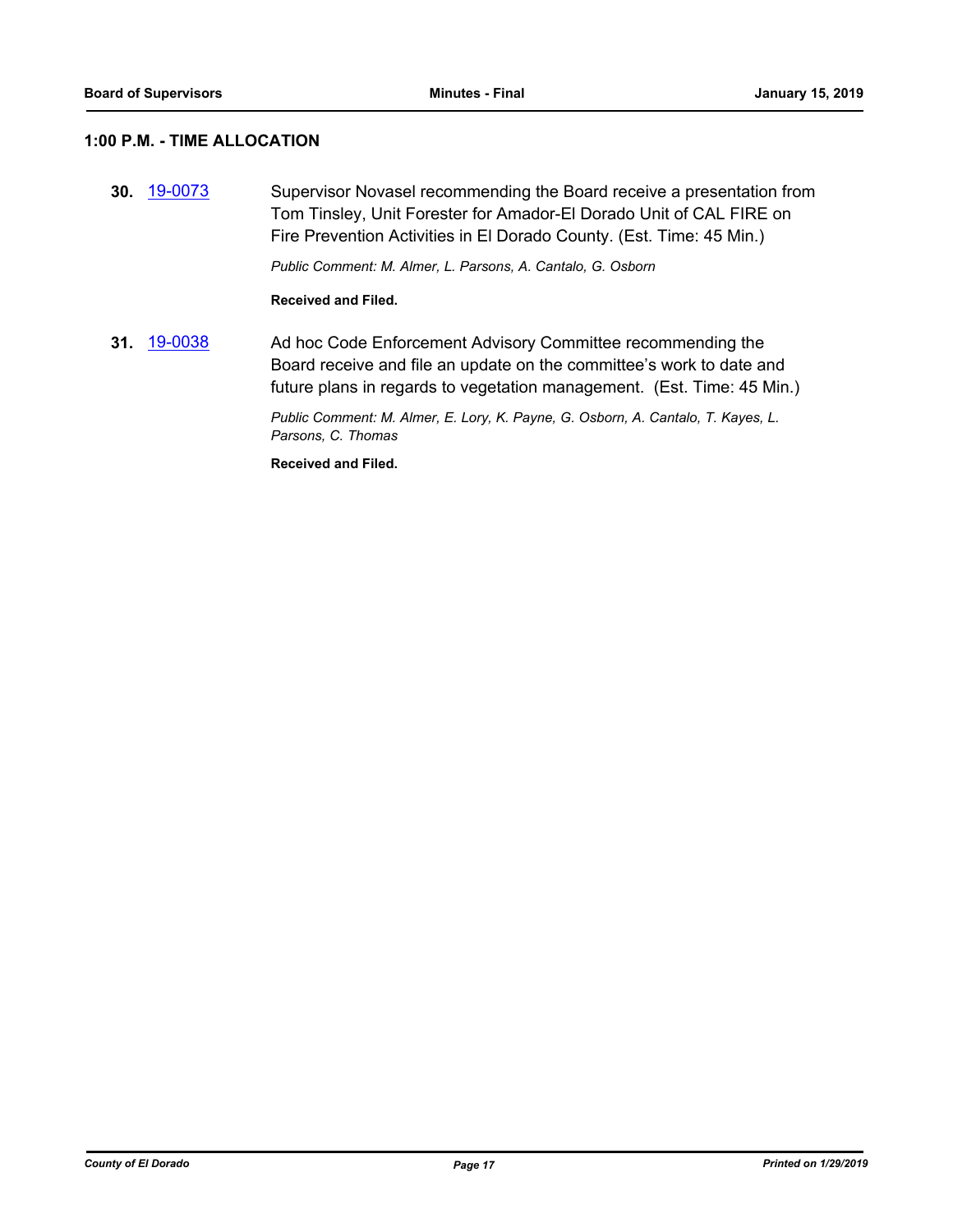#### **ITEMS TO/FROM SUPERVISORS**

| Supervisor Hidahl reported on the following:                          |
|-----------------------------------------------------------------------|
| Juvenile Hall lunch program.                                          |
| <b>Community and Economic Development Advisory Committee meeting.</b> |
| <b>Tourism Summit.</b>                                                |
| Supervisor Frentzen reported on the following:                        |
| Water Agency meeting.                                                 |
| Staff recognition.                                                    |
| <b>Planning Department meeting.</b>                                   |
| Crab Feed fundraiser for the Pioneer volunteer firefighters.          |
| <b>Operation Good to Go.</b>                                          |
| Supervisor Veerkamp reported on the following:                        |
| <b>Water Agency meeting.</b>                                          |
| <b>Vegetation Management meeting.</b>                                 |
| Apple Hills Growers Association meeting.                              |
| Champions event.                                                      |
| Boys and Girls Club fundraiser.                                       |
| Apple Harvest traffic mitigation working group meeting.               |
| <b>MORE Art and Wine fundraiser.</b>                                  |
| Search and Rescue crab feed fundraiser.                               |
| Supervisor Parlin reported on the following:                          |
| Water Agency meeting.                                                 |
| Rescue Fire Board meeting.                                            |
| Area Planning Advisory Committee meeting in El Dorado Hills.          |
| Town Hall meeting.                                                    |
| Appointees for Committees and Commissions.                            |
| <b>Welcomed Assistant Shelley Wiley.</b>                              |

**Supervisor Novasel reported on the following: Housing working group in Tahoe. Soroptomist scholarship lunch. County Oversight Board meeting. Chamber Awards dinner. Lake Tahoe traffic.**

## **CAO UPDATE**

**Don Ashton, Chief Administrative Officer, reported on the following: County employees participation in the Boys and Girls Club fundraiser. Fire District meeting. Housing Panel discussion. No meeting next week. Impact of Federal shut down on the County.**

## **ADJOURNED AT 3:40 P.M.**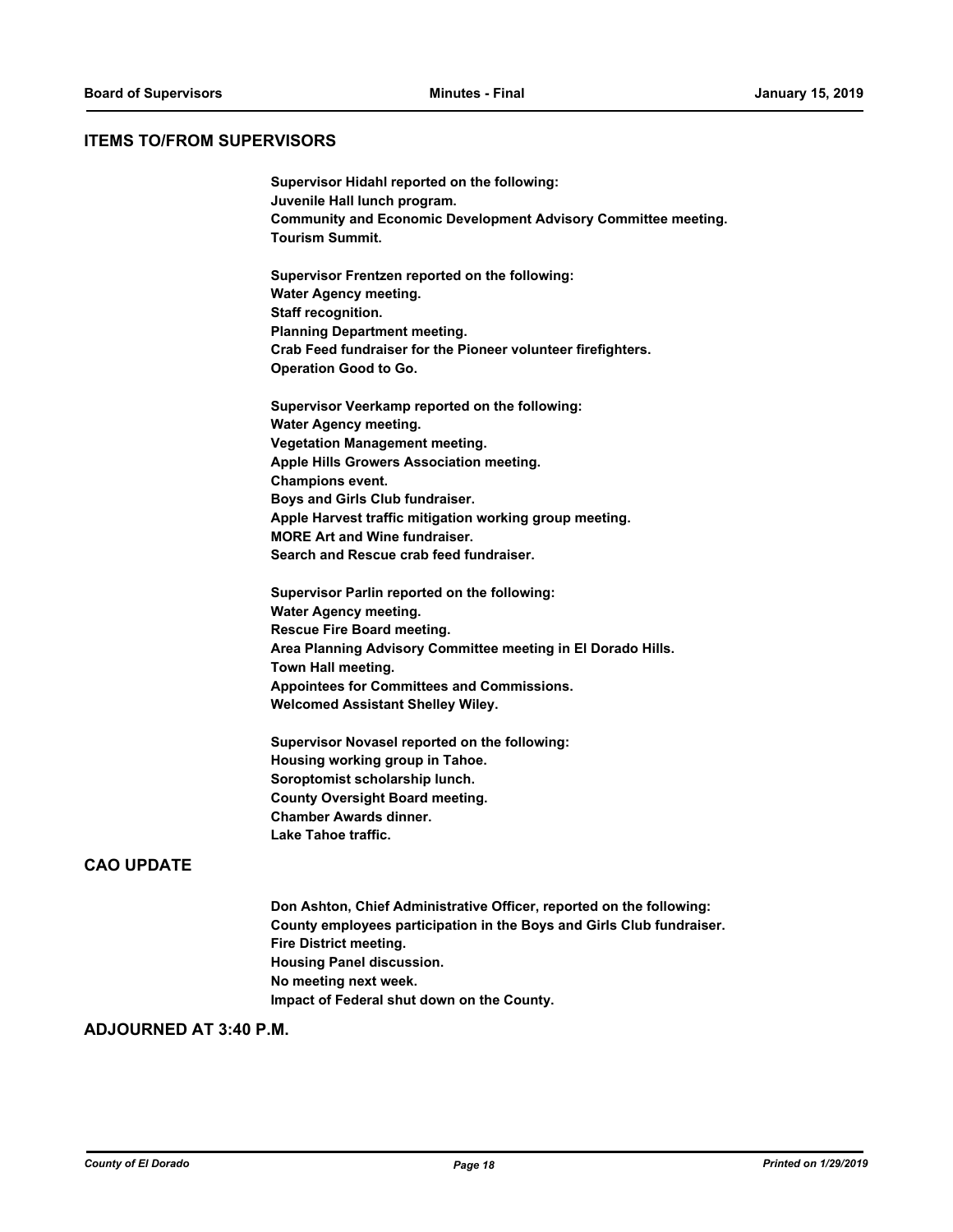## **CLOSED SESSION**

**32.** [18-1953](http://eldorado.legistar.com/gateway.aspx?m=l&id=/matter.aspx?key=25303) **Pursuant to Government Code Section 54957.6 - Conference with Labor Negotiator**: County Negotiator: Director of Human Resources and/or designee. Employee organization: Operating Engineers Local 3 representing employees in the Trades & Crafts and Corrections Bargaining Units; Deputy Sheriffs Association representing employees in the Law Enforcement Unit; and El Dorado County Managers' Association. (Est. Time: 30 Min.)

**No Action Reported. All five Supervisors participated.**

**33.** [19-0075](http://eldorado.legistar.com/gateway.aspx?m=l&id=/matter.aspx?key=25396) **Conference with Legal Counsel - Significant Exposure to Litigation** pursuant to Government Code Section 54956.9(d)(2). Number of potential cases: (1). (Est. Time: 15 Min.)

**No Action Reported. All five Supervisors participated.**

**34.** [19-0083](http://eldorado.legistar.com/gateway.aspx?m=l&id=/matter.aspx?key=25404) **Conference with Legal Counsel - Significant Exposure to Litigation** pursuant to Government Code Section 54956.9(d)(2). Number of potential cases: (1). (Est. Time: 5 Min.)

**No Action Reported. All five Supervisors participated.**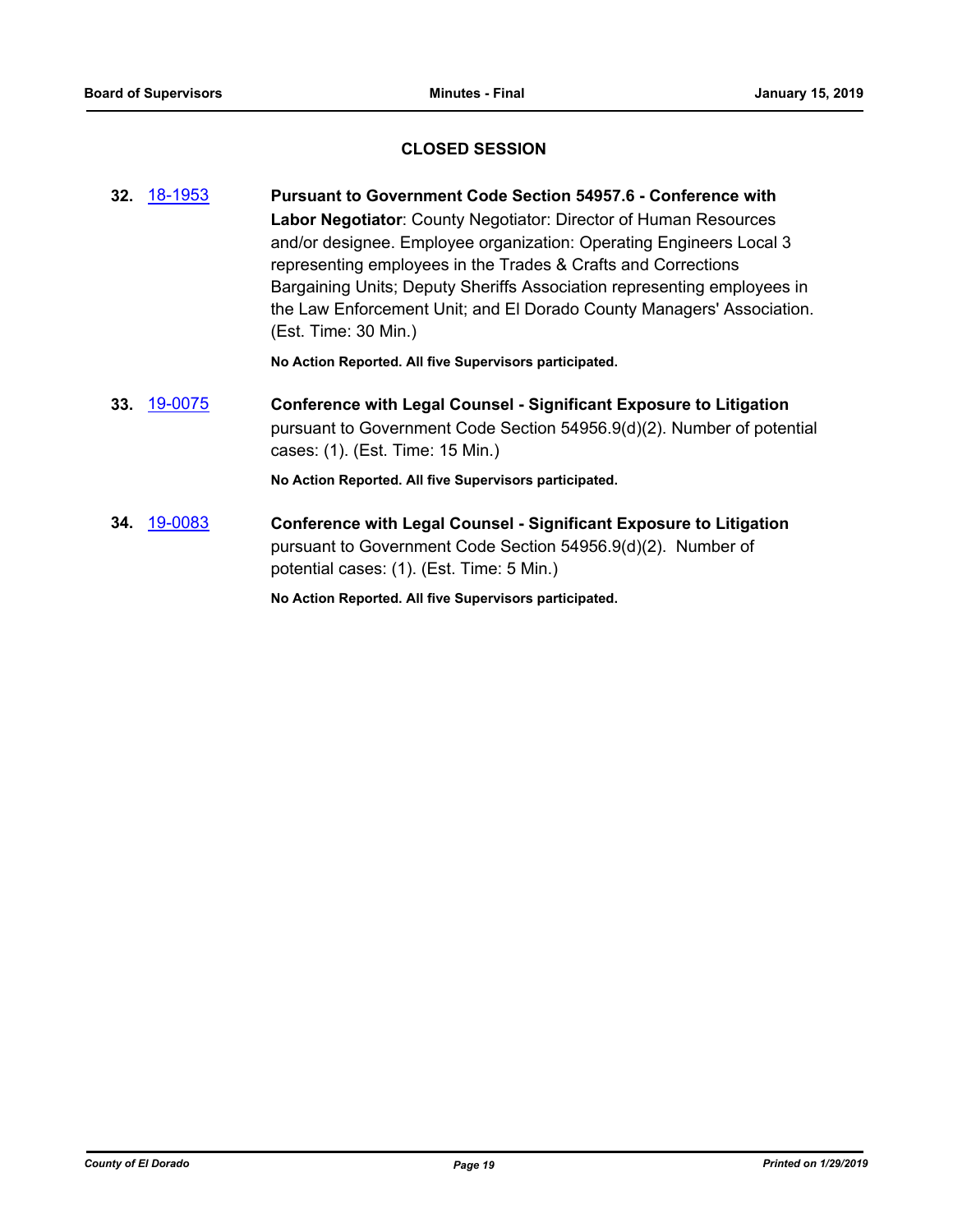On August 19, 2003, the Board adopted the following protocol: It is a requirement that all speakers, County staff and the public, when approaching the podium to make a visual presentation to the Board of Supervisors, must provide the Clerk with the appropriate number of hard copies of the presentation for Board members and the audience.